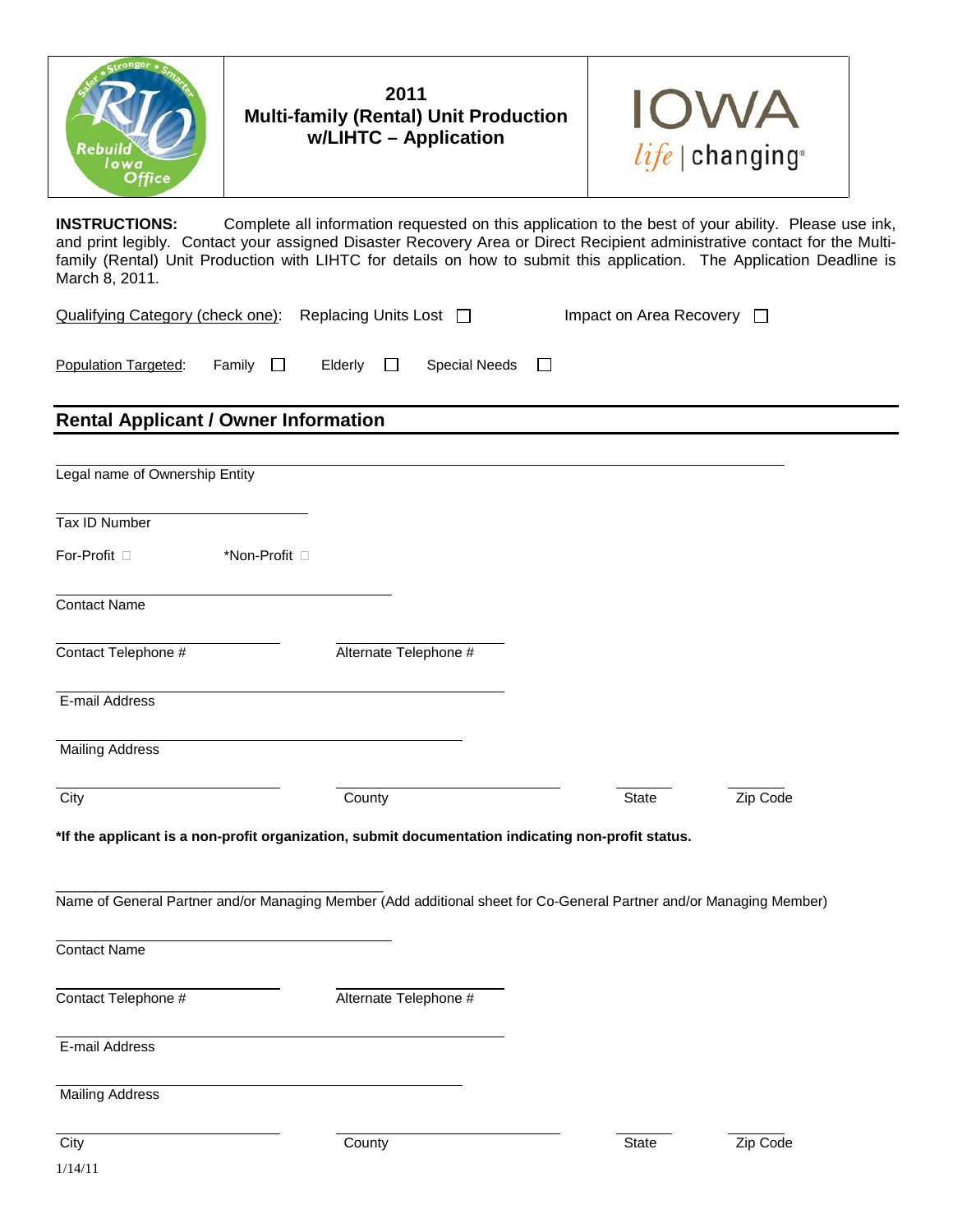## **Section I Proposed Rental Property To Be Constructed**

#### *Please complete all of the following project/property information and for each scattered-site property combined within this proposal.*

|                                                                                                                                                       |                                           |                                                                                                                                                                                                                                                      |                                                                                                                       | IA           |                      |          |
|-------------------------------------------------------------------------------------------------------------------------------------------------------|-------------------------------------------|------------------------------------------------------------------------------------------------------------------------------------------------------------------------------------------------------------------------------------------------------|-----------------------------------------------------------------------------------------------------------------------|--------------|----------------------|----------|
| <b>Street Address</b>                                                                                                                                 |                                           | City                                                                                                                                                                                                                                                 |                                                                                                                       | <b>State</b> |                      | Zip Code |
|                                                                                                                                                       |                                           |                                                                                                                                                                                                                                                      |                                                                                                                       |              |                      |          |
| Number of buildings _______ Number of rental units ______                                                                                             |                                           |                                                                                                                                                                                                                                                      |                                                                                                                       |              |                      |          |
| Number of rental units by bedroom size(s)<br>Efficiency<br>1-Bedroom<br>2-Bedroom<br>$\sim$ 100 $\sim$<br>3-Bedroom<br>4-Bedroom<br>Building Type(s): |                                           | <b>CDBG Disaster Assisted Units</b><br><b>CDBG Disaster Assisted Units</b><br>CDBG Disaster Assisted Units ___<br><b>CDBG Disaster Assisted Units</b><br><b>CDBG Disaster Assisted Units</b>                                                         |                                                                                                                       |              |                      |          |
| Building Codes applicable to this project                                                                                                             |                                           |                                                                                                                                                                                                                                                      | <u> 1989 - Johann Stein, marwolaethau a bhann an t-Amhainn an t-Amhainn an t-Amhainn an t-Amhainn an t-Amhainn an</u> |              |                      |          |
|                                                                                                                                                       |                                           | Is the proposed Rental Property to be located in a 100-year flood plain?                                                                                                                                                                             |                                                                                                                       | Yes          | $\Box$ No            |          |
|                                                                                                                                                       |                                           | Is the proposed Rental Property to be located in a locally proposed or designated buy-out area?                                                                                                                                                      |                                                                                                                       |              | $\Box$ Yes $\Box$ No |          |
| May 25, 2008 and August 13, 2008                                                                                                                      |                                           | Number of Multi-family Rental Housing Units lost, in the jurisdiction where this project will be located, due to a Disaster Event between<br>(Provide documentation) (Does not apply to applicants applying under the Impact Area Recovery Category) |                                                                                                                       |              |                      |          |
| Estimated total project costs                                                                                                                         |                                           |                                                                                                                                                                                                                                                      |                                                                                                                       |              |                      |          |
| Amount toward common areas and grounds                                                                                                                |                                           | \$                                                                                                                                                                                                                                                   |                                                                                                                       |              |                      |          |
|                                                                                                                                                       |                                           | For mixed-use projects, estimated project costs for commercial                                                                                                                                                                                       | \$                                                                                                                    |              |                      |          |
| Requested amount of CDBG Disaster Funds                                                                                                               |                                           |                                                                                                                                                                                                                                                      | \$                                                                                                                    |              |                      |          |
| <b>Income Targeting</b><br>At/below 40%<br>At/below 50%<br>At/below 60%<br>At/below 80%<br>Market-Rate/Other<br><b>TOTAL</b>                          | # of Units<br><u> Louis Communication</u> | % of Total                                                                                                                                                                                                                                           |                                                                                                                       |              |                      |          |

**\*\*PROVIDE ADDITIONAL DOCUMENTATION AS SHOWN ON APPLICATION CHECKLIST\*\***